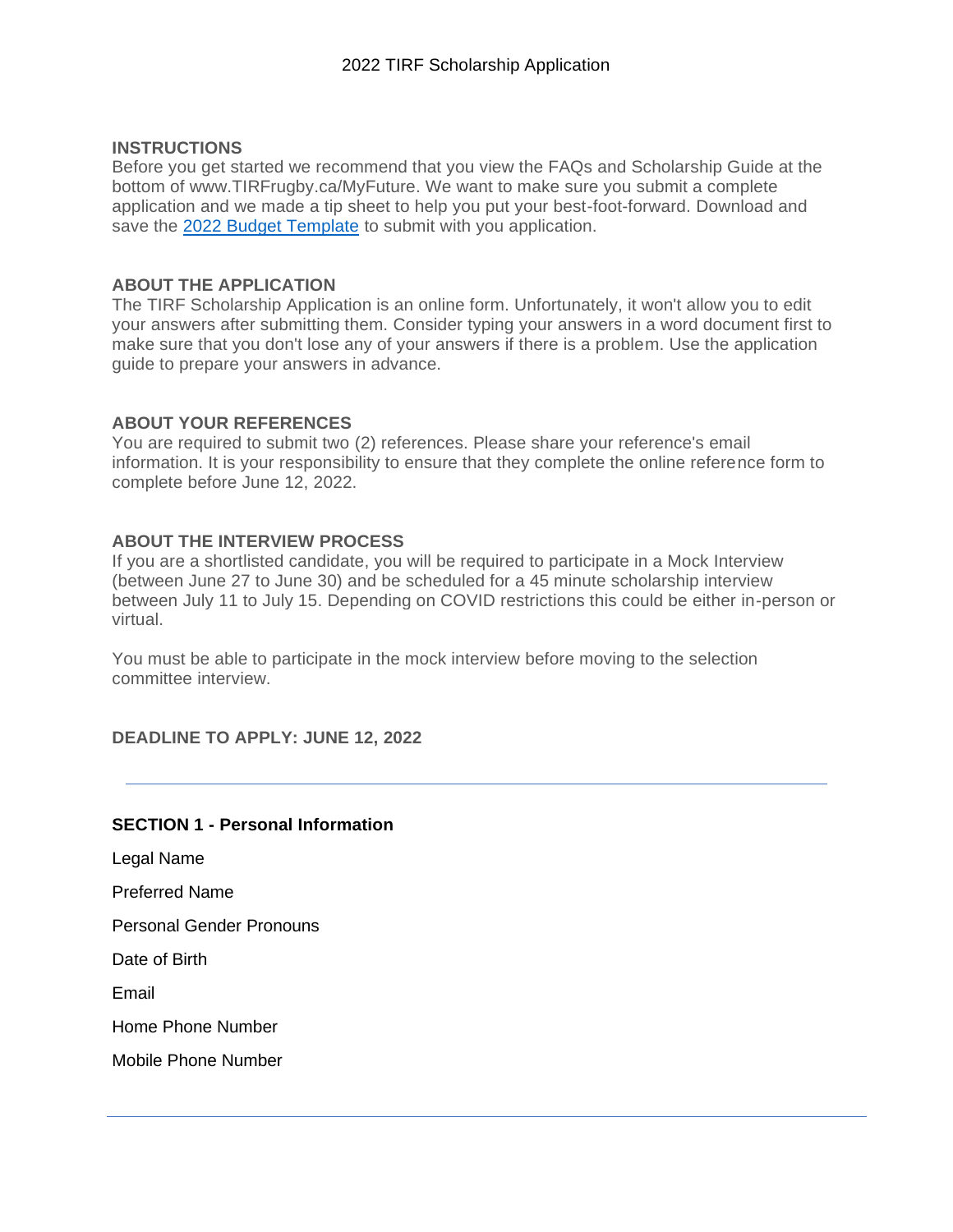## **SECTION 2 - Household Information**

Permanent Address Including you, how many people live at this address? Including yourself list all persons who consider this their permanent address. What language is spoken most often at this home? What language did you first learn at home in childhood that you still understand?

### **SECTION 3 Post-Secondary Information (For Current Post-Secondary Students)**

Name of University/College Program Area of Study Major Minor **Masters** Your University/College Student Number Current Cumulative GPA (out of 4.0) Number of college credits earned to date Total number of credits required for graduation Expected date of graduation Degree received on date of graduation

# **SECTION 3 High School Information (For Current High School Students)**

High School Name

Dates Attended

## **SECTION 4 Extracurriculars & Accomplishments (Max 2000 characters)**

1. Provide a list of all TIRF activities (member, summer staff, volunteer, tournament, tours, Everyone's Game, YAC, Coach Mentorship Program, Rising Stars, Medcan Power Project) with dates of involvement.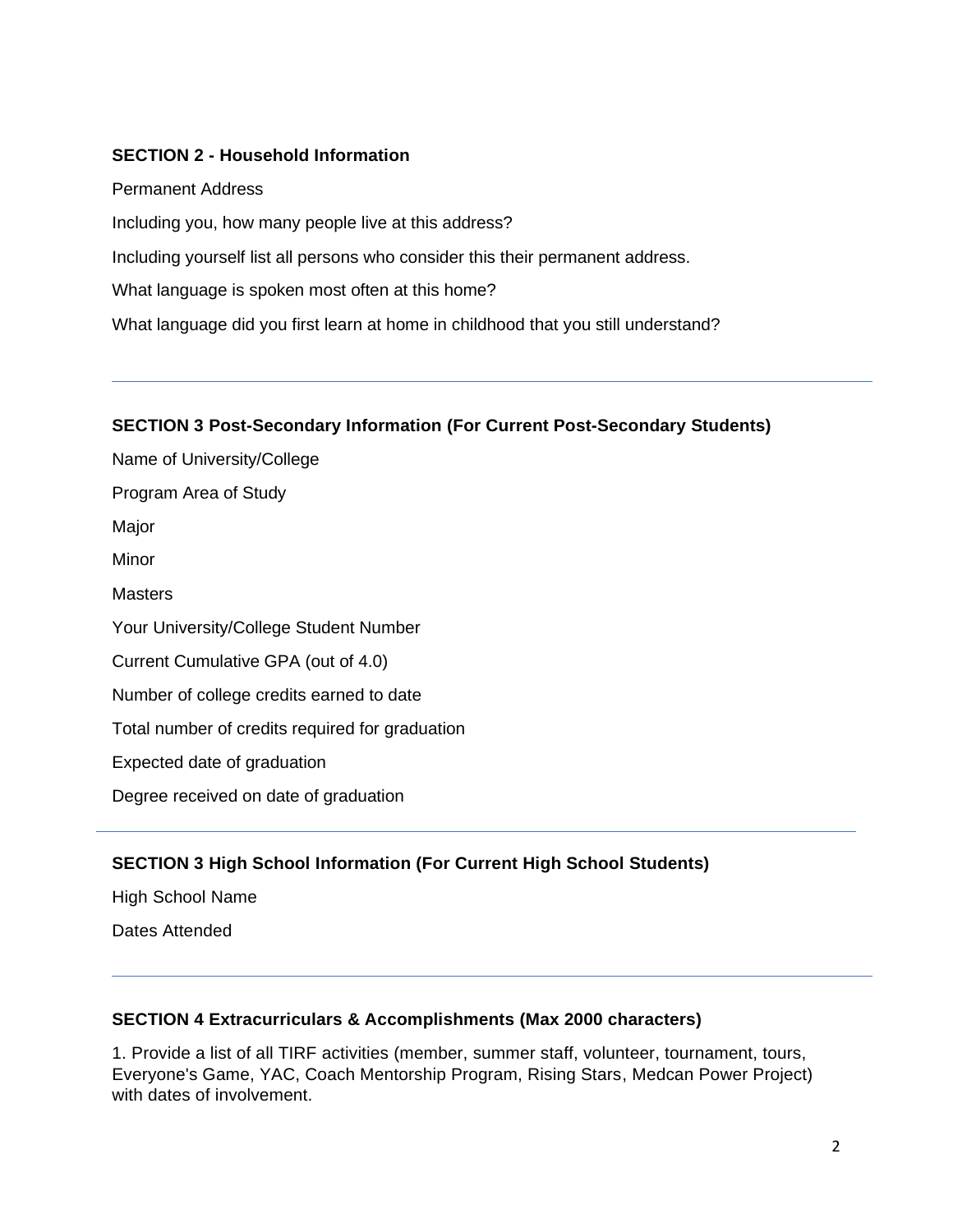2. Provide a list of all school and/or post-secondary related activities (sports, arts, music, volunteering) with dates of involvement. (2,000 character max)

3. Provide a list of other volunteering and community activities not related to school with dates of involvement. (2,000 character max) \*

# **SECTION 5 Essays (Max 4000 characters)**

4. Personal Statement (MAX 2,000 Characters) -

Follow this Expert Advice on how to write a strong personal statement <https://www.theuniguide.co.uk/advice/personal-statements/writing-your-personal-statement>

5. What are three accomplishments that best describe who you are? (4,000 character max)

6. Rugby teaches important life lessons such as leadership, team spirit and courage. What values do you have as a leader, and how do you try to embody those values on-and-off the pitch? (4,000 character max)

7. How do you plan to use your education to impact your community, society and country? (4,000 character max) \*

8. Explain in your own words, if there any unusual circumstances that have affected your ability to achieve in school or participate in any other activities. (4,000 character max)

9. Anything else you would like to let us know about yourself that is relevant to your scholarship application?

### SECTION 6 – References

### REFERENCES

You are required to submit two(2) references. Please share your reference's email information. It is your responsibility to ensure that they complete the online reference form to complete before June 12, 2022.

Rugby Reference Information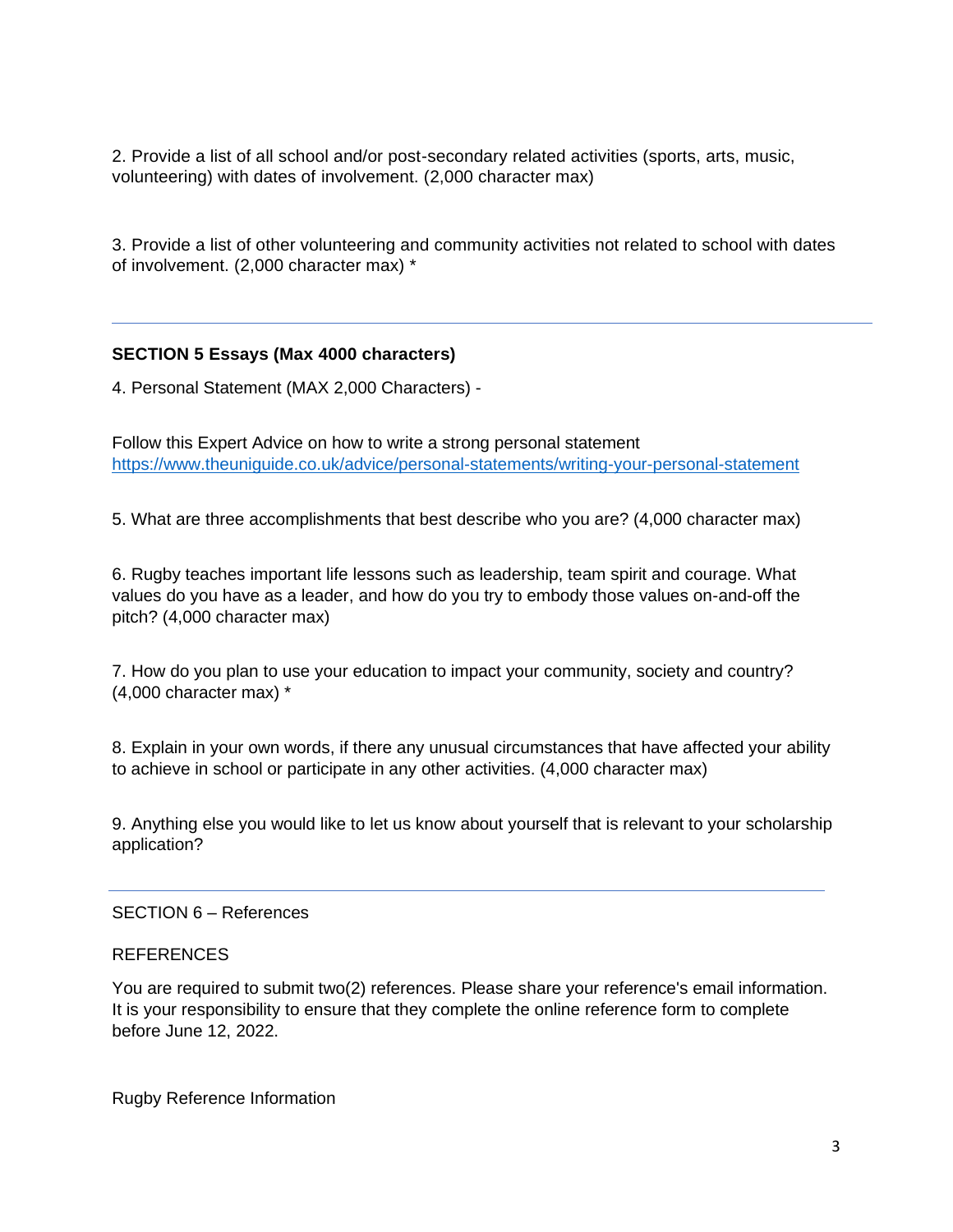This reference is required and should come from a member of the rugby community, including coaches, captains, team managers and administrators. This reference should attest to your involvement and contributions to the rugby community.

Rugby Reference Name Rugby Reference Email

Character Reference Information

This reference is required and could come from a member of your community such as a teacher, vice-principal, principal, or guidance counselor. This reference could come from a direct supervisor of an organization you have worked for or are currently working for including paid or volunteer work. This reference should attest to your character and interaction with the community.

Character Reference Name Character Reference Email

SECTION 7 – Required Attachments REQUIRED ATTACHMENTS

Budget

Resume

**Transcript** 

SECTION 8 – Supporting Documents Additional Documents

Although not mandatory, you have the opportunity to share any additional documents that might be beneficial for your application. This could include certificates of achievements, awards, recognition, articles, OSAP, etc..

Description of Attachments (200 characters max)

## SECTION 9 Acknowledgement

## ACKNOWLEDGEMENT

Your application will only be read by the TIRF selection and scholarship committees (awards & donors).